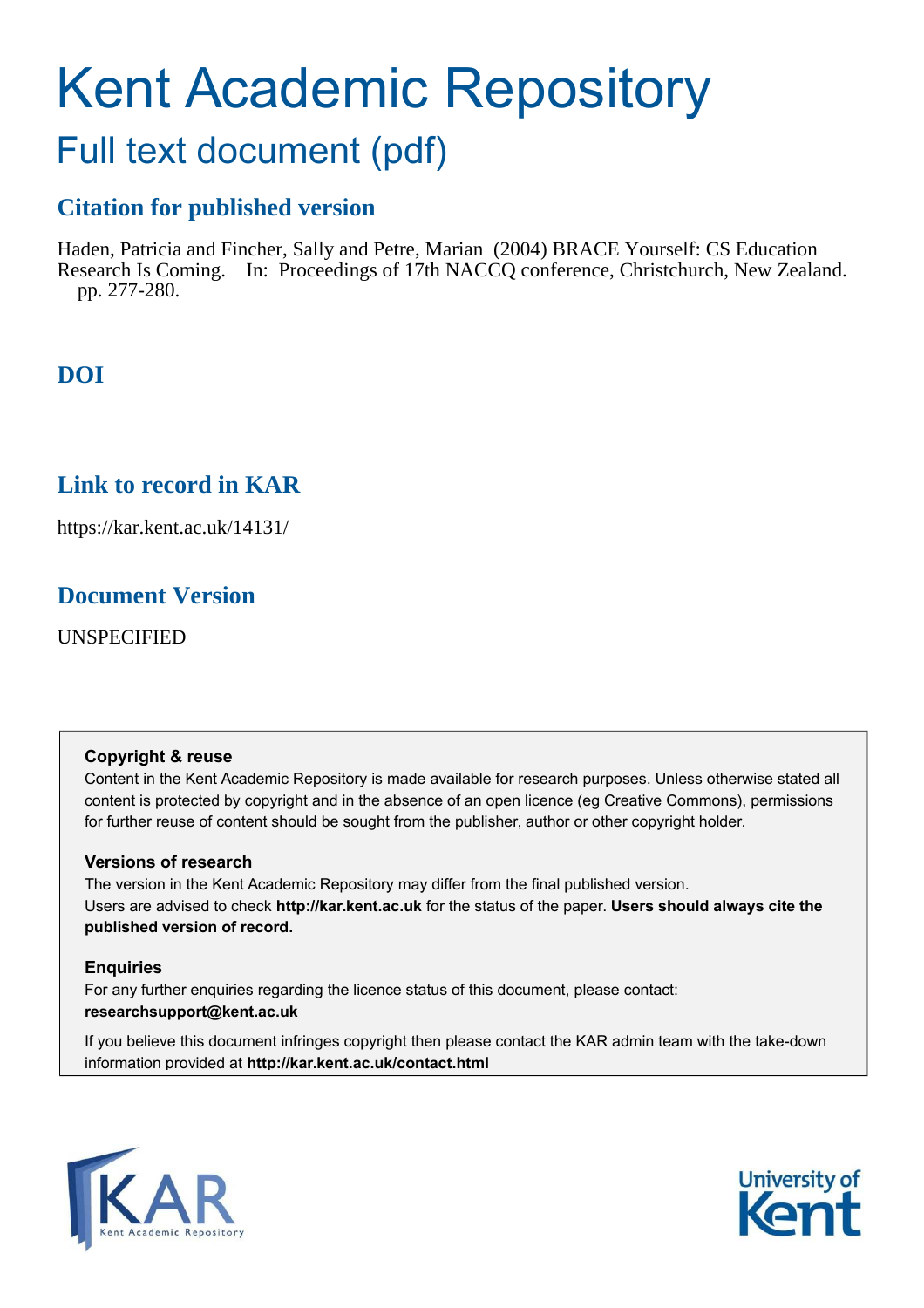## **BRACE Yourself: CS Education Research Is Coming**

**Patricia Haden** School of IT and Electrotechnology Otago Polytechnic Dunedin, NZ phaden@tekotago.ac.nz

**Sally Fincher** University of Kent UK

**Dr. Marian Petre** Open University UK

Computer science education is a fledgling research discipline. Only recently have CS educators begun to explore important issues and methodologies in computer science teaching. However, without a mature research community or a common theoretical model, it can be difficult to develop a coherent research program. Efforts are duplicated between institutions, projects become mired in methodological problems and experimental rigour is sacrificed. In an effort to combat these problems, Sally Fincher (University of Kent) and Dr Marian Petre (Open University) have developed a method for fostering coordinated research efforts between CS educators from different universities. A group of interested CS educators from various institutions participate in a methodology workshop, followed by a year-long research project where each participant gathers data from his or her own institution, and a second combined workshop for data interpretation and preparation of a research report. The Australasian instantiation of this approach is titled BRACE: Building Research in Australasian Computing Education. The BRACE project currently involves CS Educators from 15 tertiary institutions in New Zealand, Australia and the UK in a study of the determinants of early programming skill. This paper describes Fincher and Petre's methodology, the content of the current BRACE project, and the group's goals for the future.

## **INTRODUCTION**

Over the last six decades, researchers in educational and cognitive psychology have produced a vast body of literature describing the mechanisms of learning for maths, language and reading. Teachers of traditional subjects are able to draw upon this substantial theoretical foundation to guide curriculum development and classroom technique. However, as rapid technological advances create new educational disciplines, it is not always clear how to apply existing human learning theory in the modern classroom. For example, teachers of computer programming will have a number of questions: Is teaching programming like teaching maths, or like teaching a second language? Is it most effective to use drills and rehearsal or to focus on abstract problem solving? Are there different styles of learning that need to be accommodated? And so on. These questions, and myriad others, need to be resolved before we can develop truly effective techniques for programming instruction.

The one thing that needs no further demonstration is that we don't yet know how to teach programming well. The literature is filled with stories of disillusionment and dismay at the difficulty of producing good programmers (Barr, Holden, Phillips, & Greening, 1999; Duke, Salzman, Burmeister, Poon, & Murray, 2000; Robins, Rountree, & Rountree, 2001). Different teaching languages (Adams, 1996; Decker, & Hirshfield, 1994), course structures (Haden & Mann, 2003) and course philosophies (Fincher, S. 1999; Kearsley, & Sheniderman, B., 1999; Stein, L. 1998) have all been attempted. The only common result is that most students struggle to learn to program. Even a cursory review of the literature demonstrates the need for a coherent research approach, and a cohesive research community.

However, most people actually working in programming education are teachers, not researchers. Programming education is too new a discipline to have developed the generations of experimentalists that are found in the study of maths, language and reading. Trained as teachers, CS educators often lack the technical knowledge necessary to produce effective research in the educational domain, and lacking research institutions focussed on the topic, their efforts are scattered and poorly coordinated.

It is to be hoped that this is a problem that will resolve itself naturally, given time. A hundred years from now there will, no doubt, be a coherent theory of programming education supported by relevant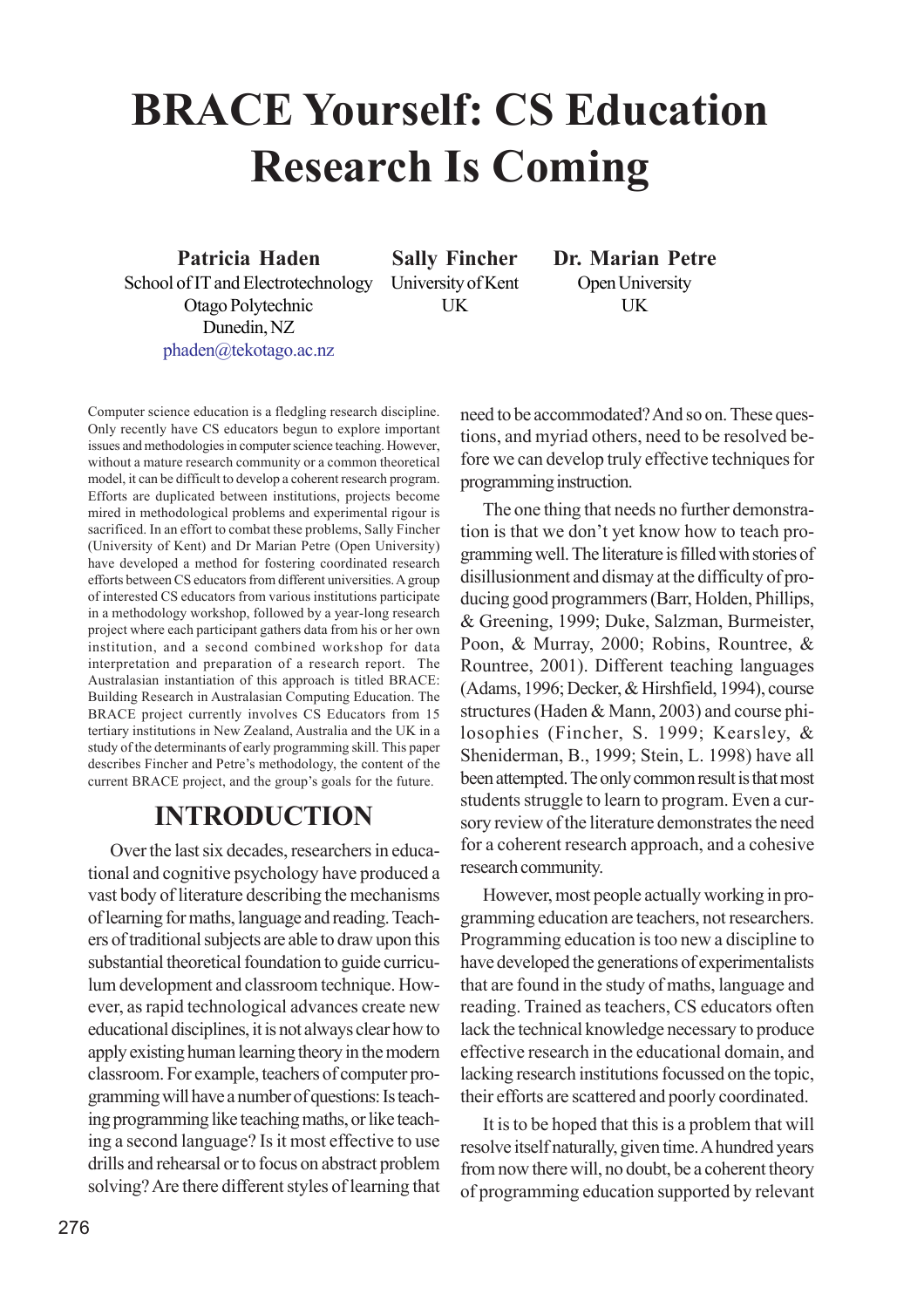research. But two computer scientists from the UK are unwilling to wait that long. Sally Fincher of University of Kent and Dr Marian Petre of the Open University, have developed an approach designed to jumpstart the research process in computing education. Their system is designed to gather educators from different universities and provide them with a concentrated dose of technical training and a research experience that will help to build the skeleton for a coherent research community.

## **STRUCTURE OF THE PROJECT**

Fincher and Petre's program comprises two workshops and a group experiment. The basic structure is shown in table 1.

| Year One (January) | Recruitment                |
|--------------------|----------------------------|
|                    | Preparation                |
|                    | Workshop 1                 |
|                    | Research technique         |
|                    | Experiment definition      |
| Interim Year       | Data collection            |
| Year Two (January) | Workshop 2                 |
|                    | Data analysis              |
|                    | Write-up                   |
|                    | Submission for publication |
|                    | Preparation for follow-up  |

#### **Recruitment**

Interested CS educators are selected on the basis of submitted position papers and CVs. An attempt is made to select participants with a wide range of skills and backgrounds, and especially to encourage those CS educators who wish to increase their personal research activity in CS education.

#### **Preparation**

Each participant is required to select a paper  $-\frac{1}{2}$ research or opinion – that they found particularly compelling or influential to their educational approach, and to write a commentary on it. The papers and commentaries, along with some supplementary material chosen by the workshop organisers, are provided to each participant in advance. This provides a common basis for discussion before the workshop actually begins.

#### **Workshop 1**

Workshop 1 comprises four full days. Fincher and Petre present a highly focussed yet comprehensive overview of issues in human research in general, and CS education research in particular. Presentations are given on basic experimental design, data analysis, research ethics, and the value of developing a strong research community. The workshop also includes a number of group exercises that help participants to delineate their research interests, to learn to focus those interests into testable hypotheses, and to develop skills in conducting empirical studies.

On the final day of the workshop, participants are briefed on their group project. This study is designed and developed by Fincher and Petre. Participants receive detailed experimental materials, background literature, and supporting documentation such as a template for ethics applications. The experimental protocol is discussed in depth with an opportunity for questions, feedback and, if necessary, modifications. Thus all workshop members, even those with limited research backgrounds, are able to participate in a sophisticated and robust research project.

#### **Interim Year**

After the initial workshop, the participants return to their home institutions and collect their data for the group project.

#### **Workshop 2**

One year after the initial workshop, the group reconvenes with their collected data. The results are pooled, analysed and interpreted, and writing up begins. The final product will be submitted to an appropriate journal for publication.

In addition, at this second workshop, each participant will have an opportunity to discuss and develop his or her future research plans. The hope is that experiencing the research process through the group project will provide the necessary skills and confidence for each CS educator to establish his or her own personal research program. The relationships developed from the workshop will foster collaboration and provide a group of like-minded academics who can furnish feedback and support of future endeavours.

## **ESSENTIAL GOALS:**

In their recruitment literature, Fincher and Petre list the desired workshop outcomes as follows: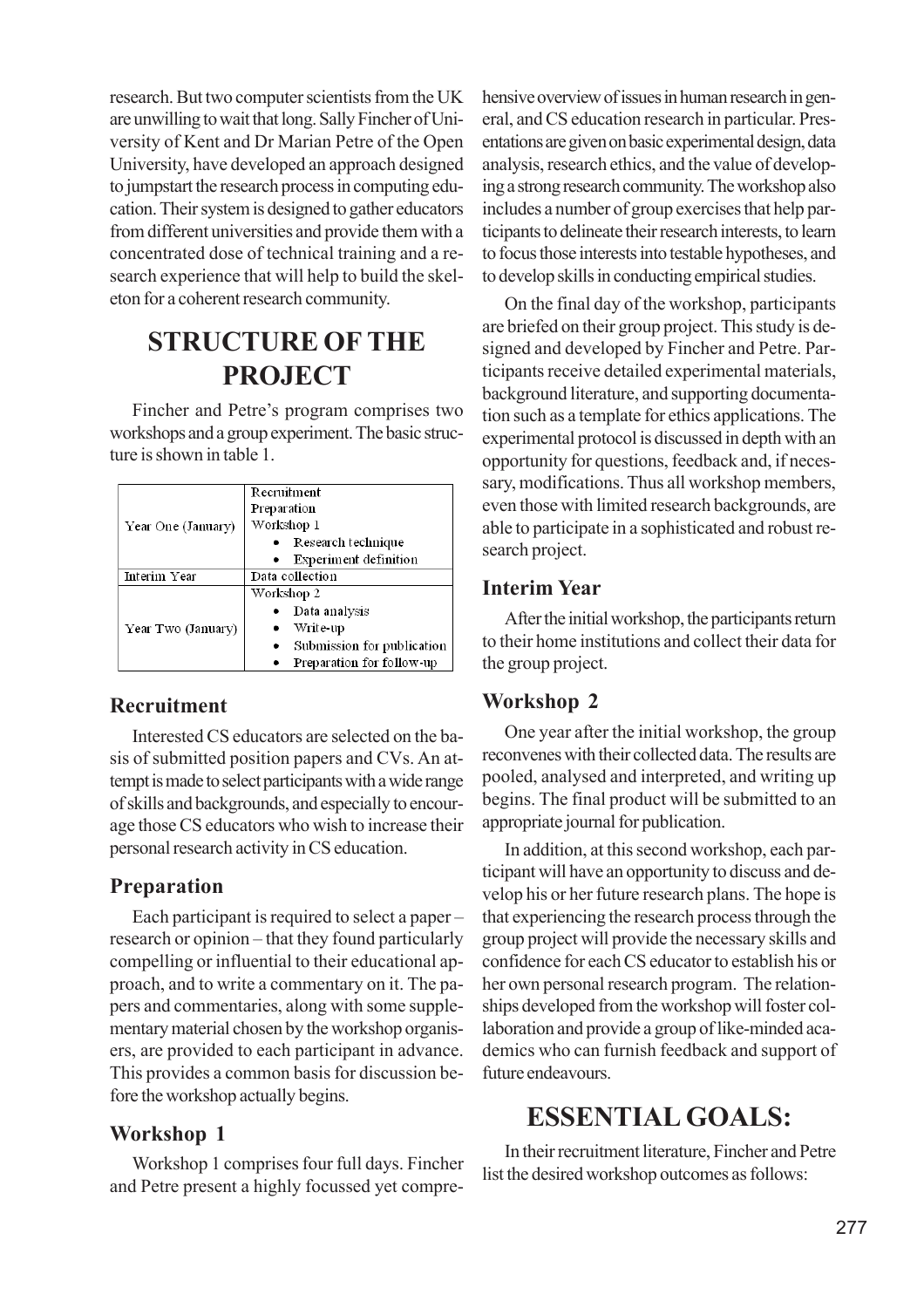ìOn completion of the program, participants should:

■ have a respect for theory, evidence, multiple methods and honesty;

̈ have a model of what constitutes good research and good research reporting;

̈ be able to frame research questions and have some idea about how to find out how to investigate them

 $\blacksquare$  be able to conduct a study once specified

■ know where to go for additional discourse and support"

Clearly, providing CS educators with these skills will speed the development of an effective research community, with concomitant benefit to the quality of CS education. It is an ambitious list of desired outcomes, but the results of the first three workshop groups show that it is achievable. The current paper will discuss the third workshop project, which is now in progress. Information about the previous two workshop projects can be found at http:// depts.washington.edu/bootstrp/ and http:// depts.washington.edu/srcse/.

#### **Why This Structure Was Developed**

The biggest cost in any community endeavour is the cost of establishing relationships. The workshops put people into a 'hothouse' - a place where ideas are nurtured and sustained through intensive interaction. However, the flaw with most workshops is that they end on the last day. Fincher  $&$  Petre's model addresses this by providing explicit continuation of activities, and support for them, when participants return to their own departments. The piece of collaborative research and managed mailing list are designed as scaffolding for the propagation of community: bridging between the delivered content, the energy, and the discourse of the workshops into everyday working practice.

The model aims to consolidate a community of discourse, in which ideas can be generated, tested, examined and extended. The approach has been designed to address directly and effectively the needs and problems faced by emergent CS Education researchers. The approach is cost-effective because "enthusiasm comes free" - the hothouse is efficient and produces a quality of input that it isn't possible to buy.

The experiences of intensive, extended discourse and the experience of mutually-supported activities have the natural consequence of developing a sustained, enthusiastic and actively participative network, which will carry on remotely. The whole program of activity (over time) is designed to engender skills and confidence that will allow participants to initiate subsequent research and engage in the wider research community.

#### **The Workshop in Australasia**

The Australasian version of the project is titled BRACE: Building Research in Australasian Computing Education. The group completed Workshop 1 in January 2004 in Dunedin, and is now in the data collection phase.

The BRACE project is organised by Dr. Anthony Robins from University of Otago in Dunedin, and Dr. Raymond Lister from University of Technology in Sydney. The group has 16 participants drawn from 15 tertiary institutions in New Zealand, Australia and the UK. The focus of the current BRACE project is on the teaching of Introductory Programming, especially on gaining an understanding of why some students take to programming so easily, and other students, who may excel in other academic subjects, find programming a continuing struggle.

During the first three days of Workshop 1, the group received the "training" portion of the workshop and engaged in vigorous and productive discussion of issues surrounding CS education research: its nature, priorities and relevance to real classroom experience. On the final day of the Workshop, the group was given the experimental protocol, and disbanded filled with enthusiasm for the research to be done.

In the intervening months, workshop participants have maintained active e-mail contact providing support on a variety of issues ranging from the exigencies of ethics application to the subtleties of interviewing technique. Data collection is ongoing at all participating institutions. Participants report enthusiasm for the process and pleased anticipation of Workshop 2, which will be held in Australia in January, 2005.

## **CONCLUSION:**

It can take years, even decades, for a comprehensive body of literature to be developed. With